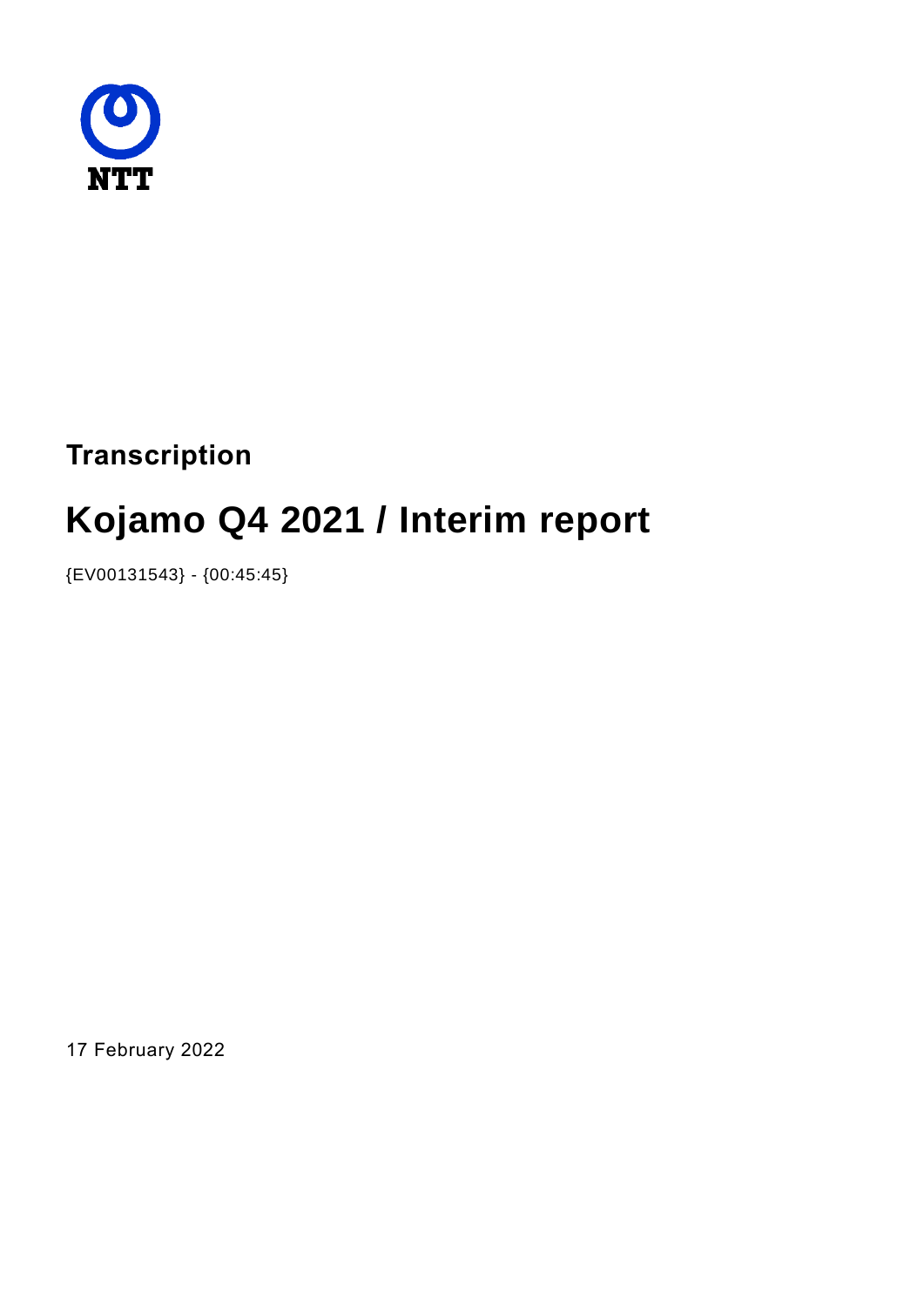

{EV00131543} - {00:45:45}

# **PRESENTATION**

#### **Niina Saarto**

Good morning, ladies and gentlemen, and welcome to Kojamo's full-year results news conference. My name is Niina Saarto, and I'm Group Treasurer and Head of Investor Relations.

Today, the presentation will be given by CEO, Jani Nieminen, and CFO, Erik Hjelt.

After the presentation, we have time for some questions. We'll take first questions from the phone lines, and then from the chat.

But let's begin. Jani, welcome.

#### **Jani Nieminen**

Good morning, everybody. It's nice to be here and provide some colour on what's been going on in Kojamo last year.

So, providing colour, as a summary of last year, it's easy to say that we have made steady progress in implementing our strategy, and we've been able to create profitable growth in spite of the challenging circumstances. Our numbers are solid, and we had a strong growth in the fair value of the investment properties, due to our investments and lower-yield requirements in the market.

So, going forward, and providing some colour concerning the operating environment on page 4.

The Finnish economy is expected to grow, driven by domestic demand, and the overall view of the economy is stable despite of COVID-19, but the pandemic has had an impact. Concerning urbanisation, I would call it a temporary impact, especially here in Helsinki region.

If we look at the numbers concerning residential start-ups, it seems that towards the year end, there was an increase concerning the estimates, and as it now seems, the estimate is that 44,000 apartments were started, mostly because of the fact that construction companies feel that there is a lack of supply for home buyers, and they have a limited number of unsold apartments. So, more and more construction companies are focusing towards build-for-sale projects for home buyers.

Construction increases were, according to statistics, 3.5%; we do feel that they have been increasing a bit more than 3.5. It's good to keep in mind that, actually, these construction increases have no impact for our ongoing new development projects, as all our projects do have fixed prices.

GDP growth was positive. 3.4 is quite a strong figure. The vaccination level here in Finland is really strong. Of course, we have had this phenomenal COVID-19 and Omicron variant providing a lot of new cases and restrictions and creating uncertainty.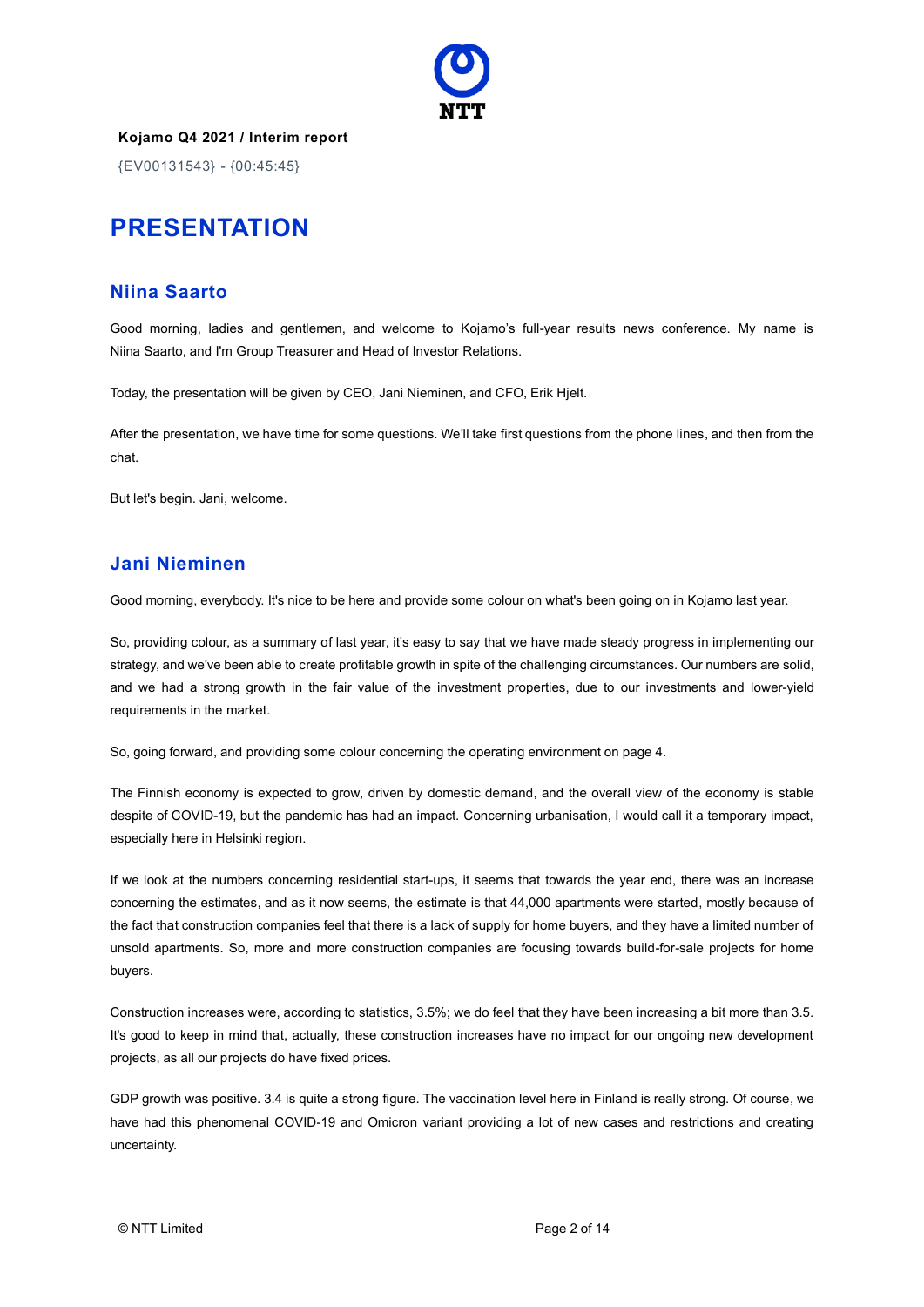

{EV00131543} - {00:45:45}

Moving forward, it's good to keep in mind that, even though there's been a temporary impact towards urbanisation, longterm drivers for demand for rental apartments in the biggest cities are still valid. So, Finland is still lagging behind the rest of Europe concerning urbanisation. According to all the estimates, urbanisation will continue after COVID-19, and especially the uncertainty related to possible restrictions coming in or out will be removed. We feel that, then, travelling will pick up speed, people will start moving towards the biggest cities again as new work opportunities are available, and that will create, again, a lot of demand for new homes.

It's still a fact that we have an increasing number of small households, meaning one- and two-person households here in Finland, and there's been a shift in people's values towards ownership. So, especially, for example, cities like Helsinki, Turku, and Tampere, actually, more households today live in rental apartments than in owner-occupied homes.

Moving forward, as we've been saying, we feel that it's a temporary impact created by COVID-19 towards urbanisation. On the left-hand upper corner, it's clear to see that the population growth here in the capital region has been low. Some have been talking about whether there is over-supply situation in the market. I wouldn't call it over-supply situation in the market, I would call it a temporary under-demand situation in the market, which will pass by once people start moving towards Helsinki region again.

I would say that construction increases have made it a bit more challenging for us to find suitable new development projects, according to our parameters, and actually, that means that we just have to work a bit harder and scan more projects in order to find suitable ones for us.

Construction companies providing increasing volumes for home-buyers. I do believe that it's based on the fact that they do have a limited number of unsold apartments, but as well, that they do believe that they are able to transfer the increase in construction costs to home-buyers as all the estimates indicate that home prices are still increasing and will increase this year.

On the other hand, if they are not able to transfer the cost increases for home-buyers, they do have quite a lot of projects to be started and they may end up in a situation again which actually opens up a window for Kojamo in order to buy more projects.

Moving forward to key figures. As I said, our numbers were solid, according to our estimates - no surprises there. We were able to actually increase the total revenue - the increase there against the corresponding year was 2%. Of course, it's always a combination that we've been investing a lot in completing new homes, both 2021 and 2020. As well, we will be completing this year, and then there's a like-for-like growth aspect as well.

We were able, as well, to increase both the net rental income and funds from the operations. There is a combination, as we've been providing information already last year, that last year the winter was cold, provided a lot of snow. There was an impact because of the pandemic, people spent more time at home, consumed more water. On the other hand, we were able to achieve some savings, for example, in SDI expenses, and we were able to optimise some renovations.

The fair value of investment properties today,  $\epsilon$ 8.3 billion, included a strong positive impact, but at the end of the day, our strategy has been all the time to grow and invest in new homes. So, the strong development gains, it's a combination. Of course, there's a lot of interest towards the Finnish resi business. We have seen quite aggressive yields done in the market and that provided an impact towards valuation yields. But on the other hand, we've been saying all the time that we do get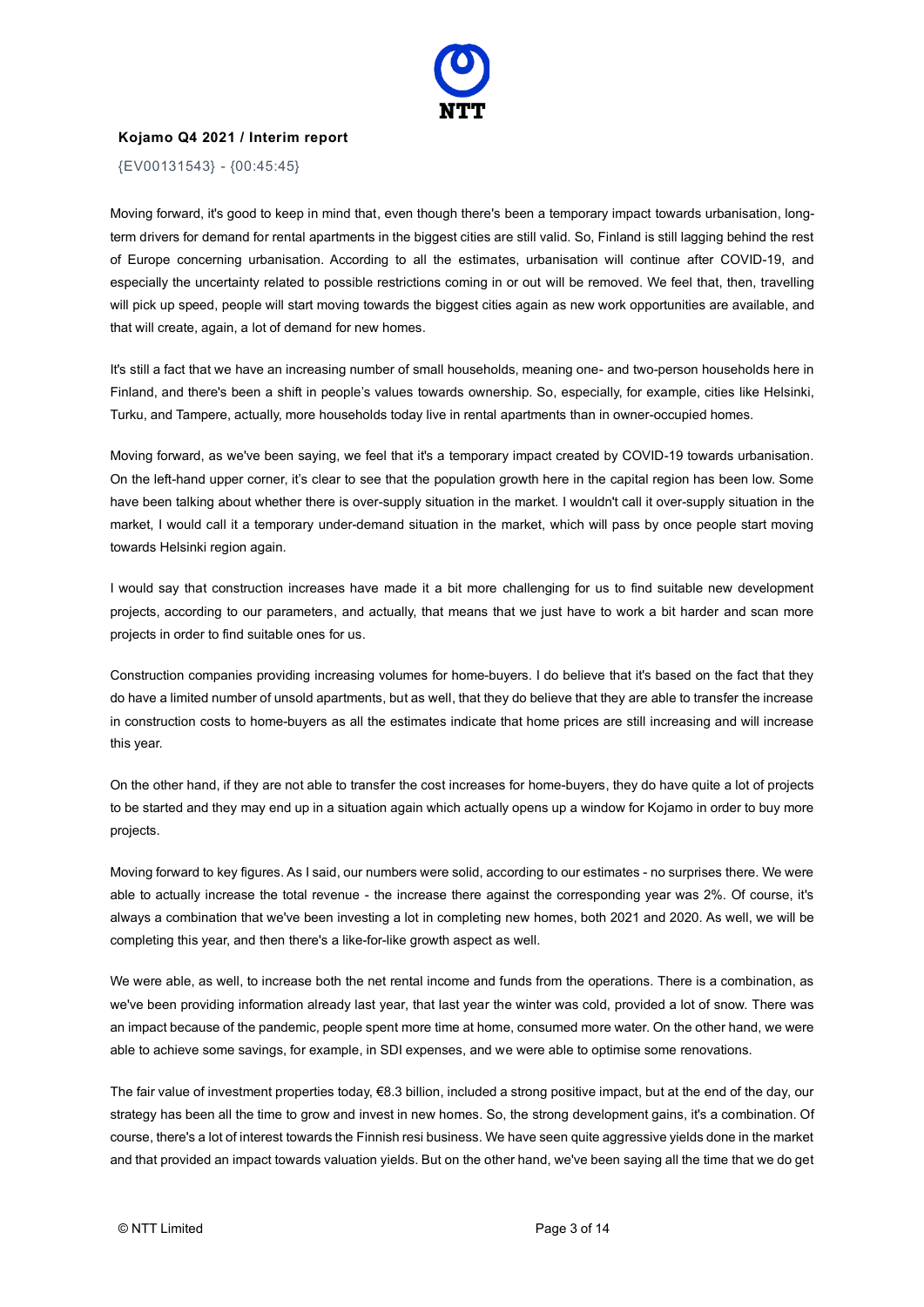

{EV00131543} - {00:45:45}

strong development gains as we are completing new homes. Then, we did have an improving net rental income, and at the end of the day, we still have apartments where restrictions are ending, and we are changing the valuation methodology that provides uplifts.

Gross investments, roughly €357 million. Basically, new development projects. We did not buy anything last year because we didn't find suitable portfolios for us.

A strong number in profit excluding changes in value: €173 million - improvement there is 4.7% against the corresponding year. And then, as we combine the changes in fair values with the profit excluding changes, we did have a really strong number, with profit before taxes close to €1.3 billion last year.

For Kojamo, it's all the time important that we are able to grow by using multiple sources. Last year, the focus has been new development projects. We did start the construction of a bit more than 1,300 apartments. And we do have a record high number of new development projects under construction, providing 2,675 apartments - most of the projects here in Helsinki Region, one project now located in Tampere region - that will provide us the future growth.

We still are able to convert premises into apartments. There's a big potential in so-called Metropolia properties, providing additional 1,000 apartments in Helsinki region. And then, of course, we are scanning the market all the time in order to find suitable portfolios for us. We are ready, willing, and able to move fast if we find something appealing enough.

As I said, all the projects, except one new development project in Tampere, are located here in Helsinki region, those projects having an excellent micro-location along with public transportation. The net initial yield in all the new development projects is four-ish, or about 4%, actually meaning that we are gaining strong development gains once those projects will be completed. All the projects at the moment are proceeding in a normal manner.

This year we will be completing roughly 1,300 apartments. 2023, we are completing 1,800 apartments. Today, we are working on the numbers, providing completed homes, 2024 and onwards. Metropolia case is proceeding, with the last parts of the zoning will be completed. The first project, the conversion, will be started during this spring.

And as I said, it's good to keep in mind that these ongoing projects do have fixed pricing. They are turnkey projects. We have binding agreements with construction companies providing roughly 600 apartments in those projects. Basically, most of them do have fixed pricing. They are turnkey projects, so these cost increases have no impact towards our net initial yields.

We've been fine-tuning the Lumo brand, as well. For us, it's important that we are able to create exceptionally good customer experience, providing added value for our customers, meaning easy, effortless living. It's a combination of apartments, communal spaces. We do, typically, own the whole building, provide different premises, providing services for incoming tenants, existing tenants, both digital and physical services.

We are happy to say that, for example, the digital Net Promoter score was 64 last year. 70% of our tenants today use My Lumo application. And to pick up one example of the services, we have a bit more than 700 cars available for our customers in the sharing car system.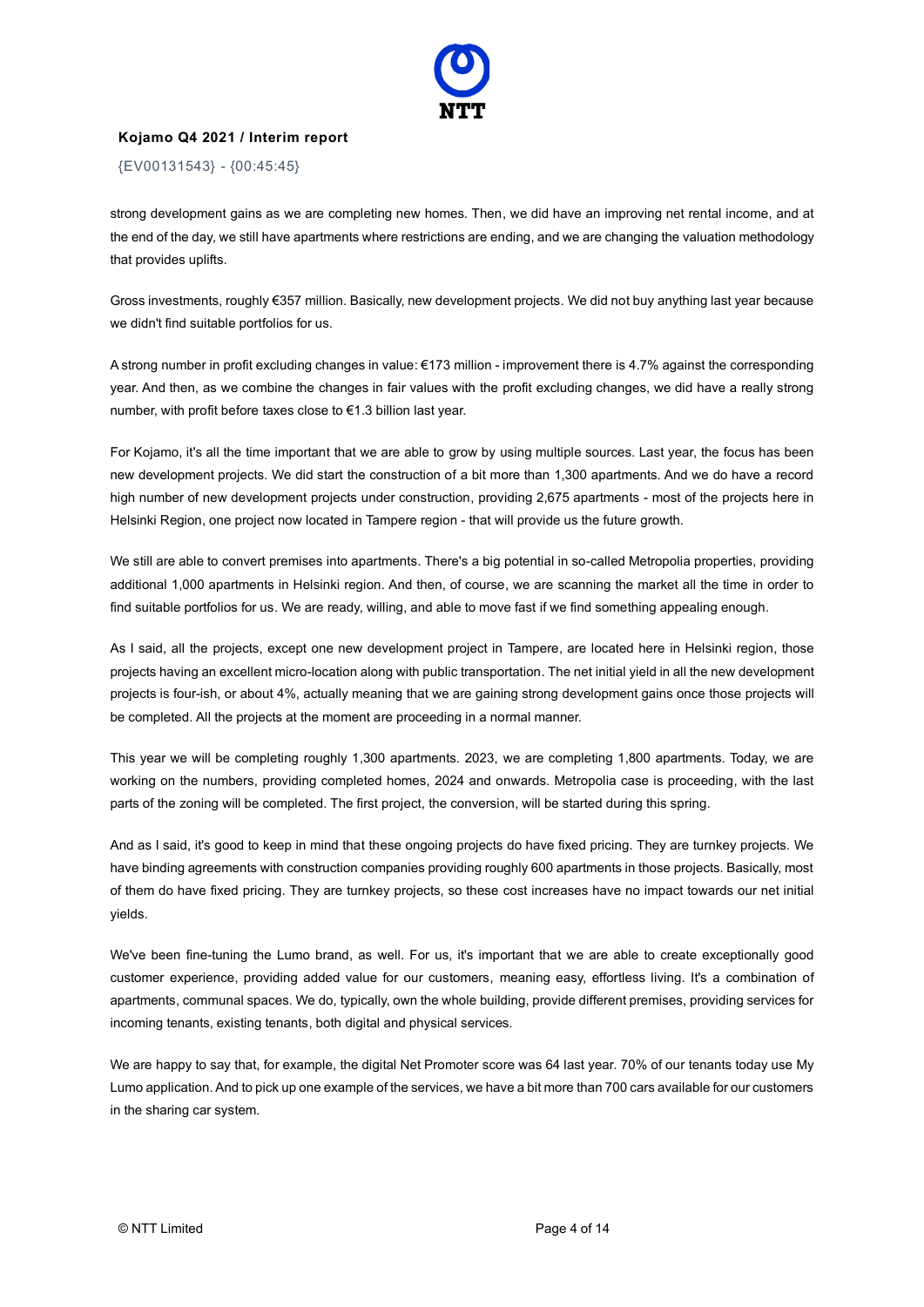

{EV00131543} - {00:45:45}

Moving to page 11, providing some colour on sustainability work. For us, it's a part of our company DNA. We've been working on ESG issues on daily basis all the time. We aim to be a company using carbon-neutral energy by 2030. We do have a road map in place. We are proceeding as planned. We have a clear reason. And we've been succeeding in improving our GRESB figures. We will be providing more colour on ESG in our annual report, which will be soon published, and we will keep on working on daily basis in order to achieve our targets concerning ESG issues.

At this point, I would move to Erik. Erik will provide more detailed colour.

# **Erik Hjelt**

Thank you, Jani, and good morning, everybody, from my side, as well.

So, page 13 now. Total revenue growth was 2%, and that's €7.8 million. And during Q4 last year, the growth was €2.5 million, and the total revenue landed in Q4, €99.6 million. Like-for-like rental growth was a negative 0.3%, and the growth was mainly driven by the growing portfolio, meaning the completed apartments at 2020 and 2021. Net rental income growth was whole year €4.7 million, growth was €1.7 million during Q4, landing at €65.5 million.

The whole-year figure for growth in maintenance costs was €6.4 million, mainly driven by the harsh winter that we had here in Finland, especially during Q1 and Q4. So, impact for whole-year maintenance costs during Q1 was €2.8 million, and €1.6 million during Q4. And repairs was a negative figure there, so some savings there, €3.4 million.

Page 14: the profit on fair value on investment properties; whole-year figure, €1.1 billion, €621 million during Q4. If you look at the Q4 value chains, the yield compression accounted 68% of the total value change; development gains, 7%. Net rental income increases provided 24% of that growth, and ending restrictions played a minor role in Q4. Our development gain has been north of 30% - three zero percent. Yield requirements came down by 24 basis points from Q3 to Q4 on a whole portfolio level.

FFO growth there was €1.7 million. Of course, net rental income growth contributed there, €4.7 million. SG&A expenses, we achieved there some savings, €1.1 million. Finance expenses up by €3.9 million, given the fact that that underlying loan portfolio was much bigger than the corresponding year. And cash taxes up by €0.5 million.

Page 15: the financial occupancy rate pretty much flat compared to Q3, and the drivers there and reasons behind that pretty much the same as Q3. The Omicron variant, and the restrictions based on that, still plays a role, especially here in Helsinki region. And hopefully, now, we are moving towards removing those existing restrictions.

Page 16: like-for-like rental income. Total figure: 0.3 negative, but good to note that the impact of rents and water charges was a positive figure, 2.2%, so we've been increasing the rents pretty much in the normal manner. And the negative figure, 2.5, also impact of occupancy rate.

Page 17: investments, mostly development investments, €339.5 million. Modernisation investments, €11.9 million; and capitalised borrowing costs, €5.4 million.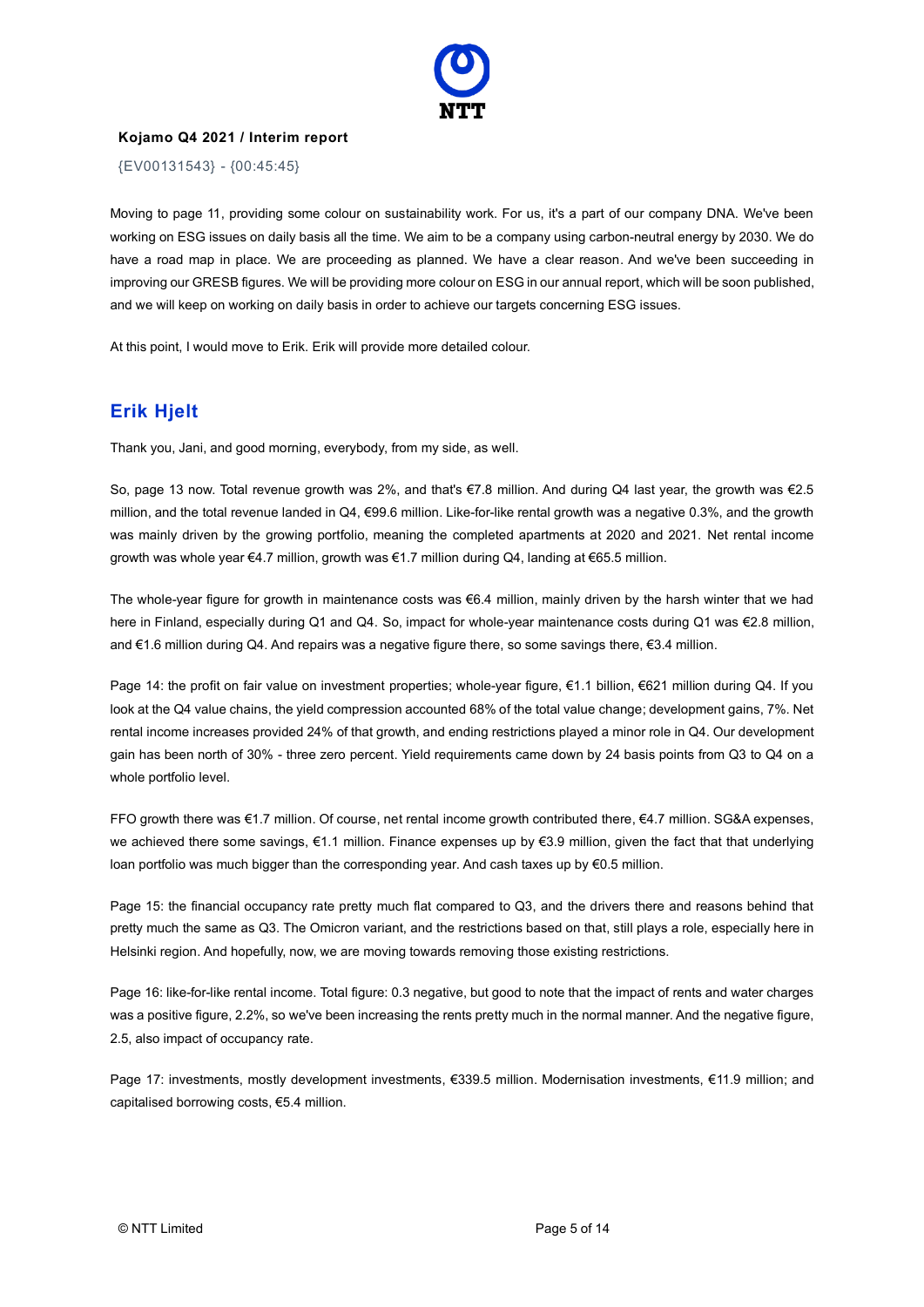

{EV00131543} - {00:45:45}

Modernisation investments and repairs down by €3.4 million, as already said, and modernisation investments, €15.2 million less than in corresponding period. There, the reason is decrease in modernisation investments related to timing process. So, no big modernisation investment projects started 2020.

Page 18: fair value investment properties. The profit on fair value investment properties was €1.1 million; and investments, €356.9 million.

We still have 2,039 apartments with restrictions regarding valuation and uplift in the valuation, and these restrictions gradually end by 2024 will be somewhere between €130 million and €150 million, and that is back-rated. So, half of that, most likely, is coming through 2024.

Page 19: our ongoing developments and binding agreements and land plots, euro-wise, almost €400 million already invested in these ongoing developments. €267 million to be invested in order to complete these 2,675 apartments. We still have, under binding agreements, apartments, 636, and to complete those, we will invest €123 million.

Metropolia case providing additional 1,000 apartments, €8 million on our balance sheet. And then, the real land bank, if you like, pure land and land where we have existing building and ideas to demolish existing buildings to provide a net 300 additional apartments. So, worth €51 million. We estimate that investments in developments this year, 2022, will be somewhere between €310 million and €360 million.

Page 20: our Loan To Value and Equity ratio figures are actually very, very strong, so we have set the target for Equity ratio to be about 40%, and Loan To Value to be below 50%. And we have quite a sizeable buffer against these levels. EPRA NRV per share, 22.04, driven by the value change and the FFO growth from Q3 was €2.72 per share. And actually, I have noticed that most of the times in 2020 and 2021, Kojamo shares has traded above premium on this EPRA NRV.

Page 22: our key financing figures, strong figures, no major changes there, actually. Cost of debt, on average, 1.8%, including the cost of derivatives, and we are quite conservative what comes to interest rate hedging so hedging ratio was 92%. Average loan maturity and averaged fixed interest rate period above four years. We have €300 million credit lines in place, committed, unused, €250 million commercial paper programme, €50 million outstanding commercial papers. And we are quite cash rich, so more than €300 million in cash and cash equivalents as well as in financial assets.

Page 23: a couple of notes for the strategic KPIs. Growth, 2%: our long-term target is to be somewhere between 4% and 5%. Annual investments: the target there is to invest between €200-400 million per year. We were on the upper end of that range.

Profitability side of the KPIs against total revenue: our target is to be above 36%, more than we were, above 39. So, very strong figures there, as well.

And the risk management angle, if you like, Loan To Value, Equity ratio, a quite sizeable buffer against these target levels.

Net Promoter Score target is 40. We were at 20. So, it's good to know that digital NPS was 64, and these NPS - Net Promoter score – figures, they went down during COVID-19, and that's quite a universal phenomenon, and it goes on different industries, as well. And our interpretation there is that people are still simply sick and tired for COVID-19, and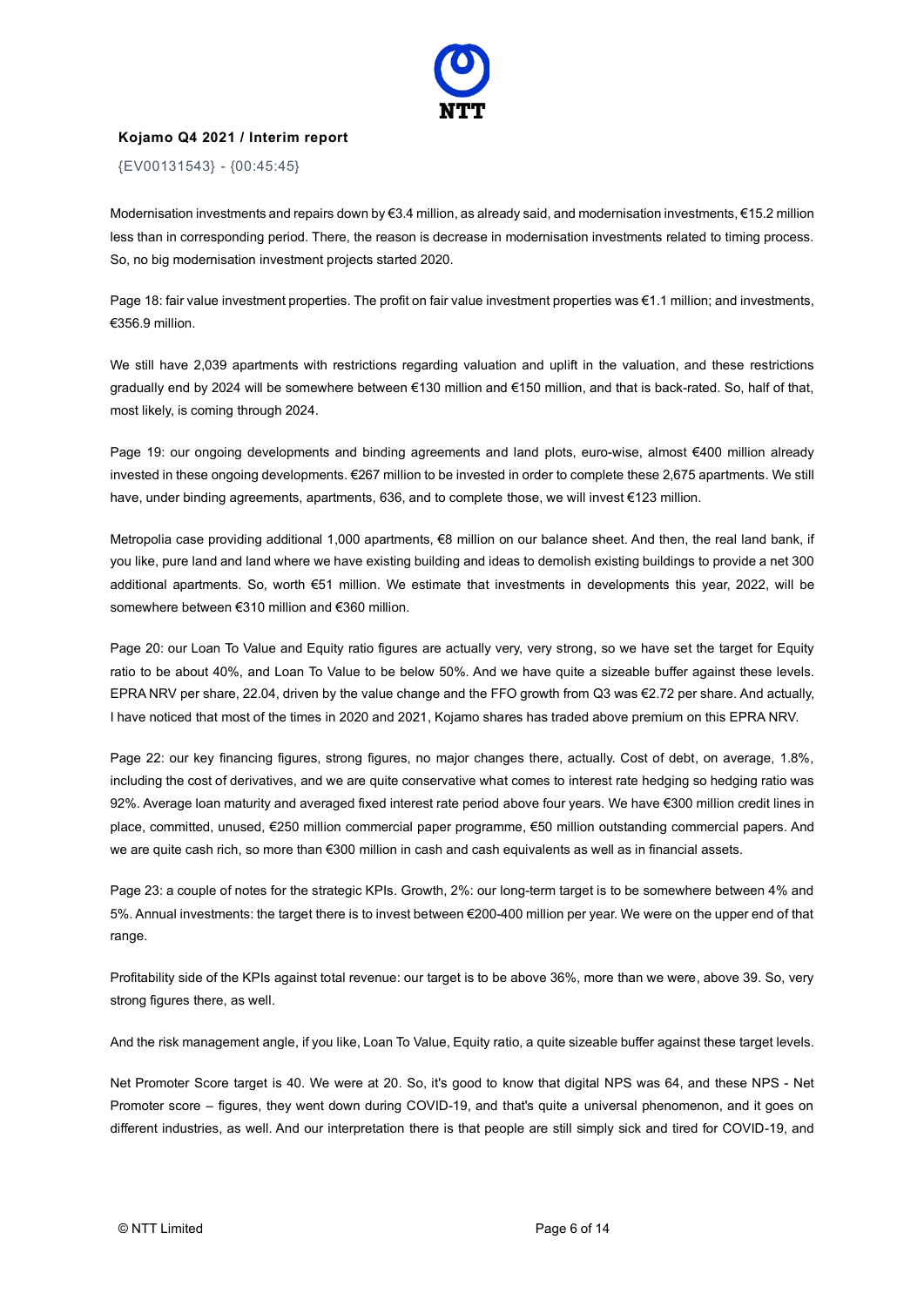

{EV00131543} - {00:45:45}

that's why they are unsatisfied. Because in our surveys, all these customer satisfaction KPIs has been improving, even during 2021.

Our outlook: we estimate that top line growth will be between 3% and 6% year-on-year, and we estimate that the FFO 2022 will be somewhere between €153 million and €165 million.

And this outlook doesn't take into account the impact of potential acquisitions or disposals. And then if you look what assumptions we have behind this outlook, the top line first. If you look at the upper end of that trade, 6%, and that's actually divided, two parts: first of all, half of that to achieve this 6% will come through the like-for-like rental and water charges increases and improving occupancy, and half of that will come through completed developments. And of course, those developments completed 2021 and those that will be completed in 2022 will have a positive impact for top line.

This FFO guidance, that actually reflects the top line guidance, and on top of that, of course, it requires to have so-called normal weather. Last year, the weather was very, very tough, and we had to spend more money because of that. So, in this guidance, we expect the winter to be on a normal level. We expect some cost inflations there, but we estimate that we should be able to save some costs, as well.

Dividend policy: no changes there. And the Board proposal, or AGM, €0.38 per share.

And now, I hand it over to Jani.

#### **Jani Nieminen**

Thank you, Erik.

In order to summarise it, I'd say that 2021 was in line with our estimates and expectations. As I said, our numbers were solid. Both the total revenue and net rental income increased. Our balance sheet figures are really strong at the moment. We've been progressing in line with our strategy. We are growing in line with our expectations. The new development project pipeline is really strong. And we see that the impact in urbanisation, because of COVID-19, is a temporary issue.

Urbanisation will continue. And for example, a piece of good news is that, even though market conditions here in Helsinki have been quite challenging, we started renting out Lumo One in January. First people will be moving in in July. We have already rented out half of the apartments - so basically, half year before the completion. Half of the apartments are already sold, so we do believe that there's a lot of appetite for the concept Lumo provides for the customers.

Thank you. Now, we would move into Q&A. Please, Niina.

#### **Niina Saarto**

Thank you, Jani. Thank you, Erik. As said, we can now move on to Q&A part. And we could have first questions coming from the conference call line. Operator, we are ready.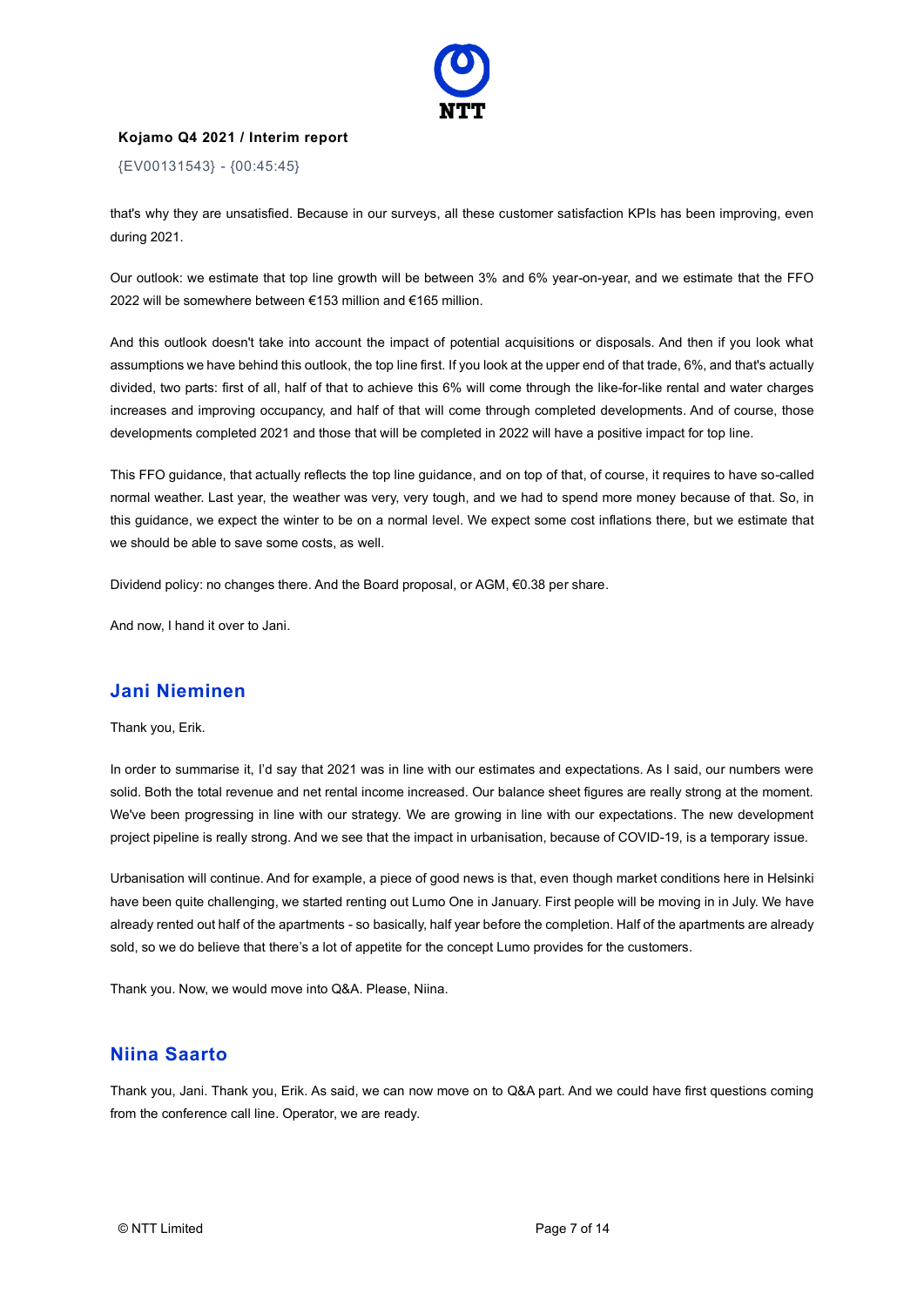

{EV00131543} - {00:45:45}

# **Q&A**

# **Operator**

Thank you. If you wish to ask a question, please dial 01 on your telephone keypad now to enter the queue. Once your name has been announced, you can ask your question. If you find it's answered before it's your turn to speak, you can dial 02 to cancel.

Our first question comes from the line is Svante Krokfors of Nordea. Please go ahead. Your line is open.

# **Svante Krokfors**

Thank you, and thank you, Jani and Erik, for the presentation. I have a couple of questions here. First one, to your value uplift, which was quite massive, noting that Helsinki region declined from 3.5 to 3.25, quarter-over-quarter. Could you give some flavour about what kind of reference deals impact that? Is it mainly new apartments, or has there also been some old apartments sold?

# **Jani Nieminen**

As we have been providing colour already, last year, there have been several transactions acquisitions in the market. Of course, we are relying on the expert view provided by JLL, which follows the market all the time, gathers all the information from the market, but I would say it's a fact that there's been a yield compression in the market. We have seen quite aggressive yields in acquisitions: three, and a low figure, even if not a flat three in the Helsinki region. But on the other hand, it's good to keep in mind that the positive impact in valuation was not only because of the yield compression. We did receive strong development gains as well, for example.

# **Svante Krokfors**

Thank you. And a follow-up question on your latest line. You implied that the development gain is now north of 30%. Does that mean that you are already at 3%, or even below 3%, in the valuation of new apartments?

# **Erik Hjelt**

We are still above three in new ones.

# **Svante Krokfors**

OK. So, your yield on cost is at least with some margin above 4%?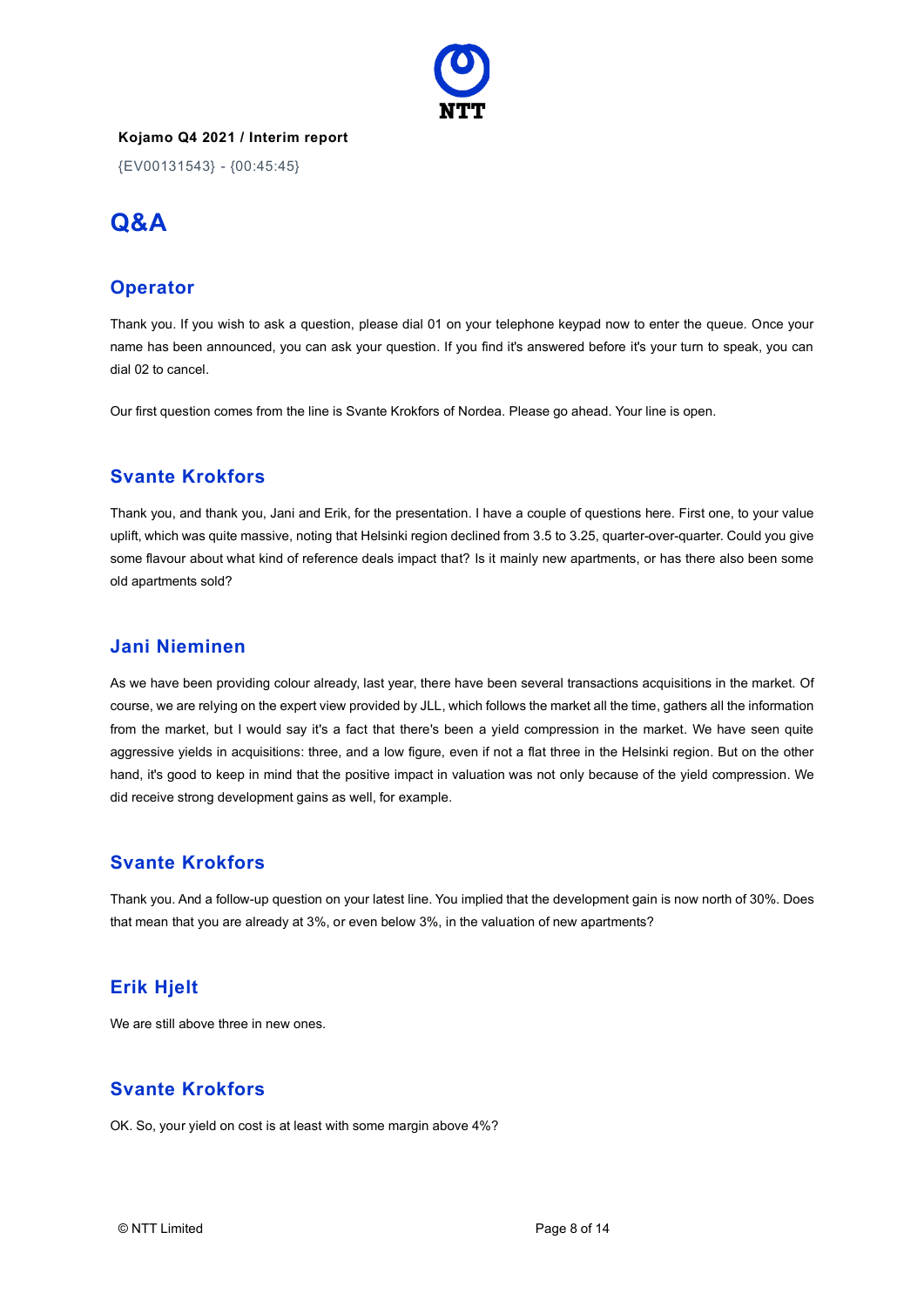

{EV00131543} - {00:45:45}

# **Erik Hjelt**

Yield on cost, still around 4%, or about four, as discussed earlier. So, given the fact that ongoing developments and those that will be completed this year, and those agreement has been made two or three years ago. And most of those, we have fixed price. And as indicated earlier, the yield on cost there has been around four, or above 4%. And nothing changed there.

# **Svante Krokfors**

And a follow-up on that, also. Your investments for '22 are perhaps a bit on the low side. I know that, obviously, a lot of that is investments that have been decisions that have been made a long time ago, but does the increased cost level of construction impact your investment willingness?

#### **Jani Nieminen**

As I said, we have seen that we need to work a bit harder in order to find new projects. I would say, last year, the slight impact were because of timing issues, planning, building permits, things like that, not because of that we wouldn't been able to find new projects. We do have existing binding agreements with construction companies, providing additional 600 apartments.

# **Svante Krokfors**

Thank you.

# **Jani Nieminen**

Also, there was a timing issue last year.

# **Svante Krokfors**

Thank you. And then, earlier, or at the end of last year, you announced the possible disposal of up to 3,600 non-core assets. Any progress in that?

#### **Jani Nieminen**

We will provide information in a timely manner, once the decisions are made. No new information there yet. We are evaluating the issue.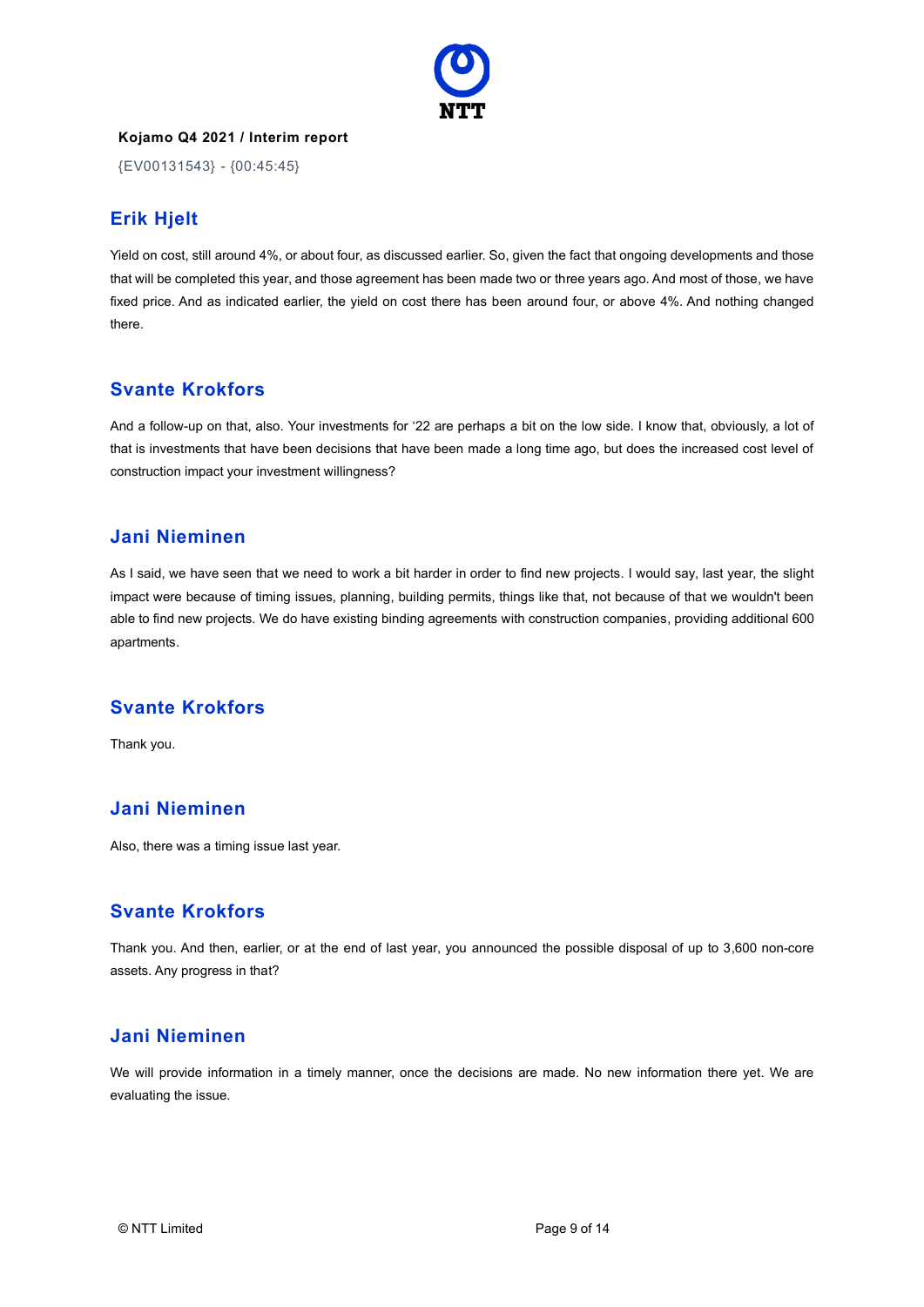

{EV00131543} - {00:45:45}

#### **Svante Krokfors**

Thank you. And then, regarding the guidance. Erik., you gave some colour on that. So basically, if I read it correctly, should we assume that you are closer to 3% revenue growth if occupancy rates stay at current level? And if they would move up, let's say, some part where it used to be, then it should be closer to the higher end?

# **Erik Hjelt**

So, as said, half of the 6% upper part of the range is coming through, if we are able to increase the rents and water charges and improving occupancy. So, that means, actually, that even if the occupancy would remain flat, like-for-like growth is going to be there because our target is to increase the rents in pretty much in the normal manner.

# **Svante Krokfors**

OK. Thank you. That's all from me.

# **Operator**

Thank you. Our next question comes from the line of Andres Toome of Green Street Advisors. Please go ahead. Your line is open.

# **Andres Toome**

Hi. Good morning. I was just wondering if you could help us understand the occupational recovery potential in Helsinki. It seems to be a moving target. And I can appreciate that the government restrictions, obviously, have made it quite difficult to predict when the demand side recovers; but looking at the supply picture in Helsinki, it seems elevated. And just looking at the construction completions, and that's really a structural feature, right? So, on the back of that, what are you assuming in terms of rent growth potential for the next few years in your underwriting?

#### **Jani Nieminen**

Thank you for the question. As we've been providing colour, we did see an increasing number of work opportunities already last summer here in the Helsinki region. There was, because of COVID-19, uncertainty, and people were hesitating in order to move towards Helsinki region. Then, COVID-19 kicked in with Omicron variant, creating restrictions and more uncertainty. As soon as restrictions will be removed and there's a relief concerning the uncertainty so people believe that no restrictions will be entering again, we do believe that they start moving towards Helsinki region.

And even though the supply numbers are higher at the moment, we do see that as a temporary thing. And as urbanisation will continue, that supply will be observed from the market. So, mid-to-long term, we do still believe that we are creating like-for-like growth between 2.1 to 2.4% or 2.5% a year.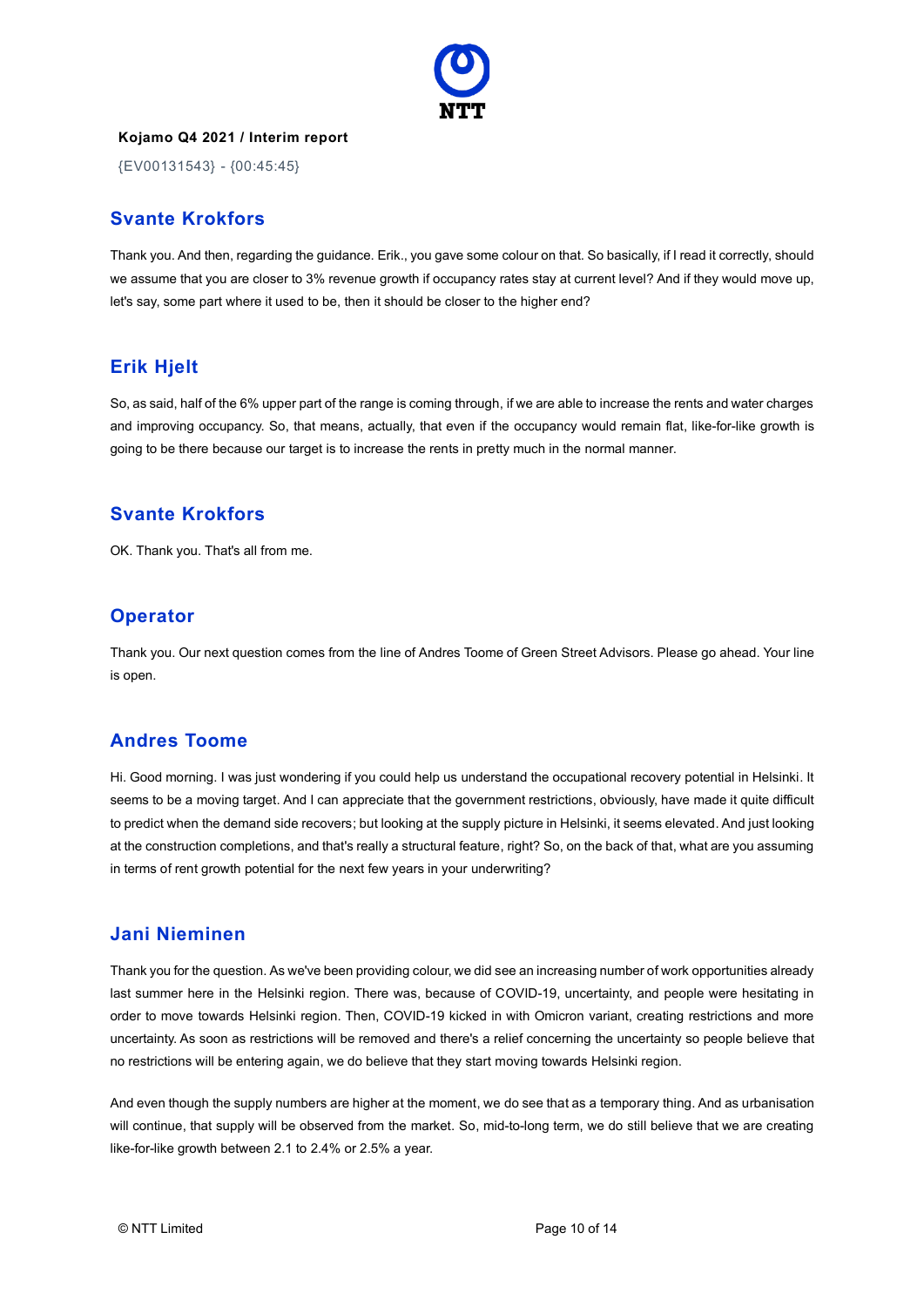

{EV00131543} - {00:45:45}

#### **Andres Toome**

Thanks. And then, maybe also on the disposals. I guess you can't reveal much in terms of the process, but if you were to go ahead with disposal, where do you think to invest those proceeds? Is it to your pipeline, buying new projects, or are you looking to buy maybe other stabilised assets from Helsinki?

#### **Jani Nieminen**

I think that part of the question remains to be answered after decisions will be made whether we are selling something or not. Of course, there are different options: to invest all the money, invest some of the money and provide extra dividends. So, those combinations are all possible, but no decisions yet made.

# **Andres Toome**

Thanks very much.

# **Operator**

Thank you. Once again, if there are any further questions from the phones, please dial 01 on your telephone keypad now.

OK. We've had one further question come from the phone. That's from the line of John Vuong of Kempen & Co. Please go ahead. Your line is open.

#### **John Vuong**

Hi. Good morning. Thank you for taking my questions. Perhaps, also, on the leverage number. It's a number that has already been decreasing for the past, I think, two years or so, with stronger valuations. Is this a number you're comfortable with, given that it continues to get lower each year, essentially?

# **Erik Hjelt**

Hi, John. Thanks for the question. Yes, our strategic KPIs, they are unchanged, and we are quite nicely in line with those figures. So, that's, of course, the starting point. And then, that buffer case gave us room to manoeuvre, if you like, so we are able to grab the opportunities in the market. So yes, the buffer is quite sizeable at the moment, but as said, we are in line with our strategic KPIs.

# **John Vuong**

OK. Thanks. And I suppose that does not necessarily mean that you're willing to adjust your return requirements for any acquisitions you are making?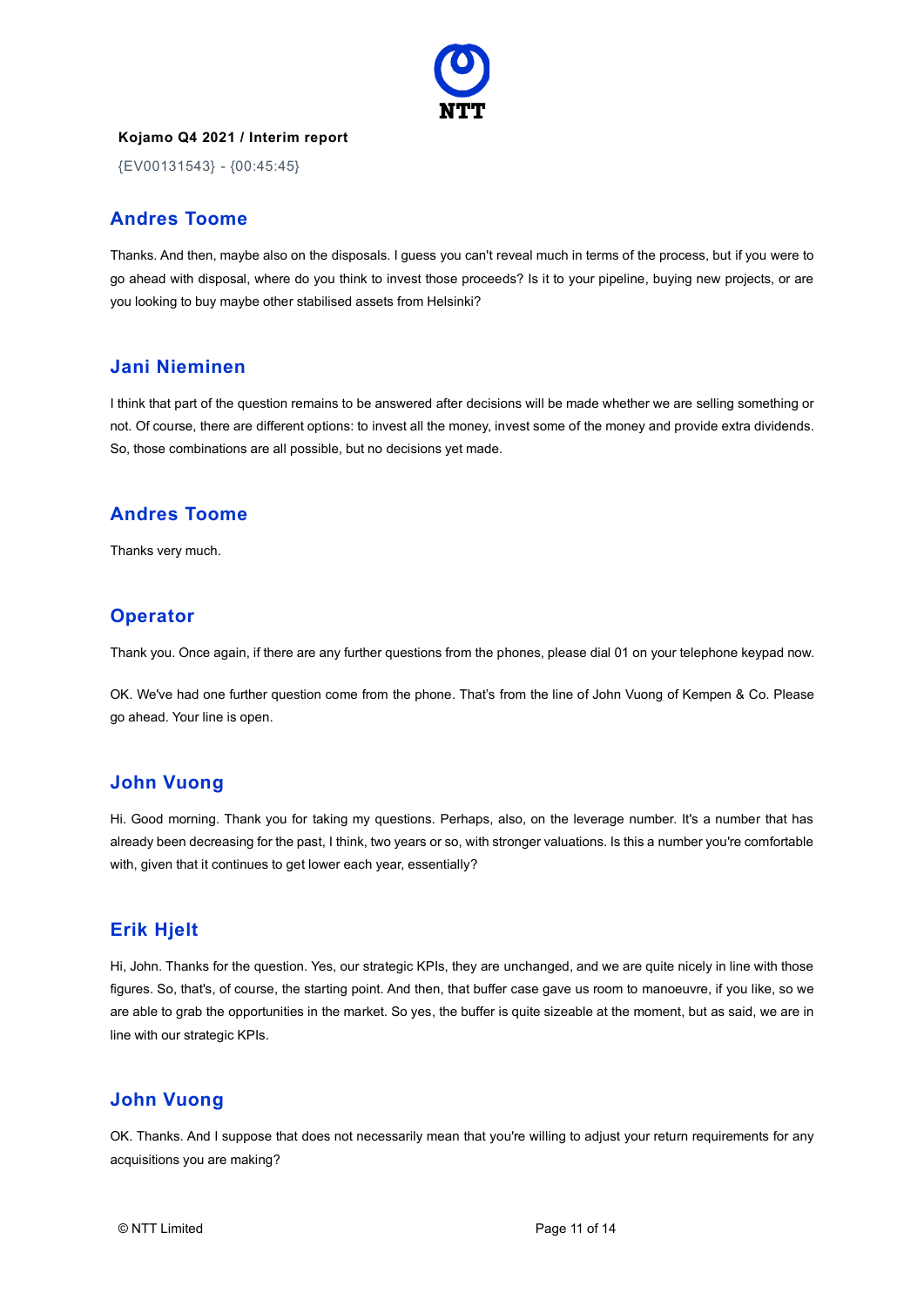

{EV00131543} - {00:45:45}

# **Erik Hjelt**

We haven't really changed our acquisition criteria, and as Jani earlier said, it's important for us that we have access for different sources of growth, through our own developments and through acquisitions. And so different times, the waiting in these sources, of course, varies. And that's important for us, so we are able to grow according to our strategy even without acquiring something. But yes, we are looking into the market. And if we find something suitable, of course, then we look all criteria, not only yield requirements, but the quality of the property or the portfolio, and the location, and so on and so forth. So, it's a combination, but so far, we haven't changed our investment criteria.

#### **John Vuong**

OK. That's helpful. Thank you.

# **Operator**

Thank you. And we've had one further question come through on the phone. That's a follow-up from Svante Krokfors of Nordea. Please go ahead. Your line is open.

# **Svante Krokfors**

Yes. Hi, again. One more question regarding construction cost increases. Official number, 3.5, but Jani said that you feel that it's higher. Could you quantify that and perhaps also give some colour on where you especially see increases in costs?

# **Jani Nieminen**

As I said, it seems that that this type of indicators seem to be a bit low because they follow a longer period of time. I would say here in Helsinki region, they are most likely between 3.5% to 5%.

# **Svante Krokfors**

OK. That's helpful. Thank you.

# **Operator**

Thank you. And as there are no further questions from the phones at this time, I'll hand the floor back to our speakers.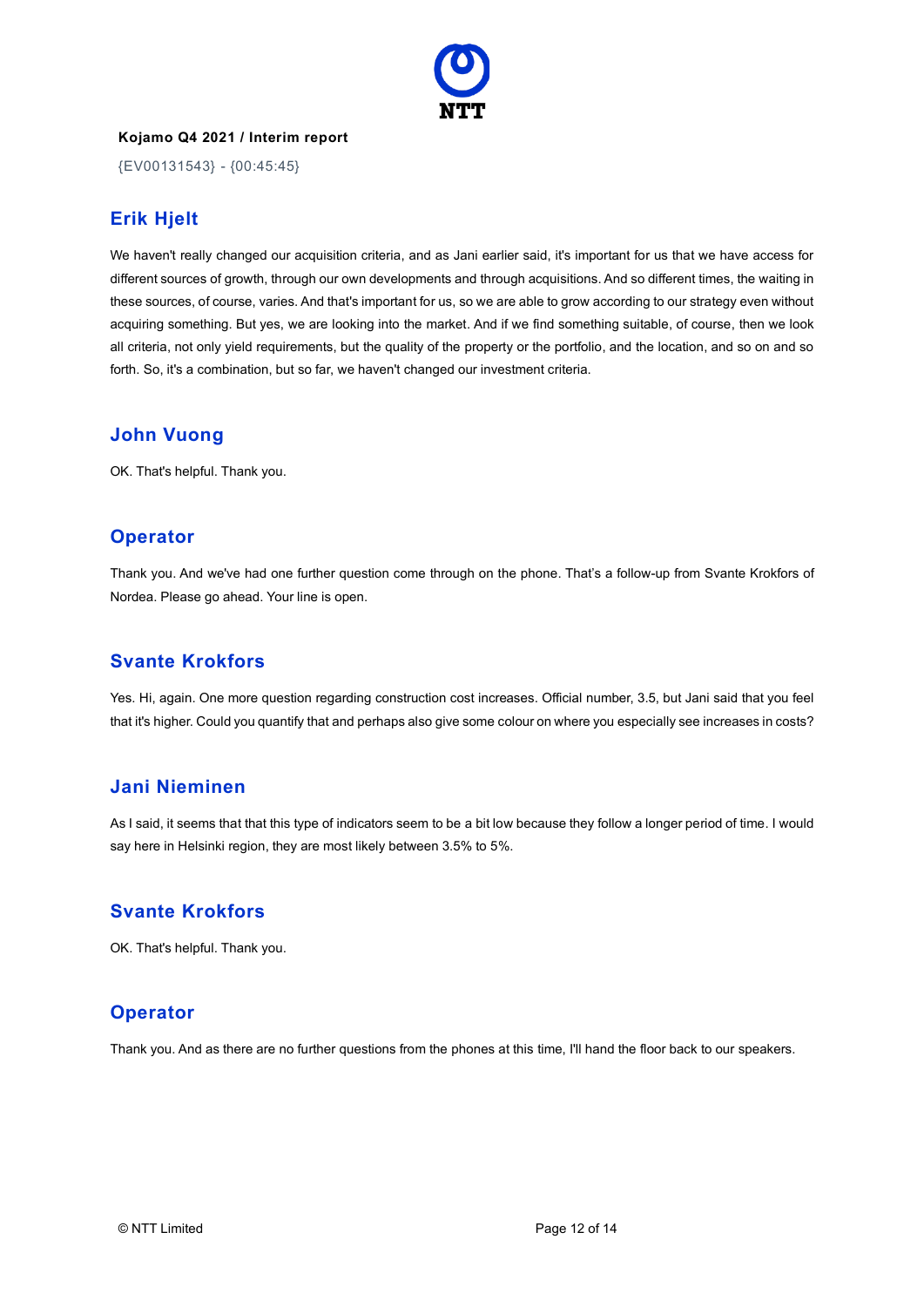

{EV00131543} - {00:45:45}

#### **Niina Saarto**

OK. Thank you. We have also some questions in the chat. I believe that we have already discussed part of those, but first question is, how much do housing allowances account for turnover?

#### **Jani Nieminen**

Housing allowances seems to be a topic which pops up once in a while. We've been providing all the time information that it's not a piece of information that we follow. Housing allowance is a system here in Finland which provides subsidies for people in need for a certain period of time. Those allowances typically paid for the individual, which then decides whether to spend it on rents or something else, like, for example, grocery. So, we don't follow that issue or that topic. We don't gather that information.

I would say it's good to keep in mind that, look at the offering we provide for people. We provide solutions mainly for working people in excellent micro-locations, with public transportation, providing additional services. So, it's not something we follow.

#### **Niina Saarto**

OK. Then, a question on yield compression. Have you seen any U-turns in yield compression trends? I guess there have been some transactions already at under 3% yield requirements in Helsinki, but have you seen any changes during Q1?

#### **Jani Nieminen**

It seems that there's still a lot of appetite towards the Finnish rental resi market from international players. Construction company SRV sold one tower in Kalasatama to international investor. It seems that they were willing to pay quite an aggressive yield. It seems that there are some ongoing portfolios in the market and a lot of appetite. So, remains to be seen what kind of yields will be paid, but a lot of appetite towards the market.

#### **Niina Saarto**

Very good. And then, another question on occupancy ratio that was low, especially in Helsinki region. How do you expect or model this to develop in 2022? And have you seen already some signs of better or worse in Q1?

#### **Jani Nieminen**

The visibility has been a bit limited during COVID-19, so it's not easy to model occupancy development. But as we've been providing information, things have been better already last year in other parts of Finland, and cities like Turku and Tampere are coming back to basically normal in rental market. Here in Helsinki region, it's been more of a question concerning the uncertainty and possible restrictions and when COVID-19 goes away. And restrictions now being lightened, hopefully, no